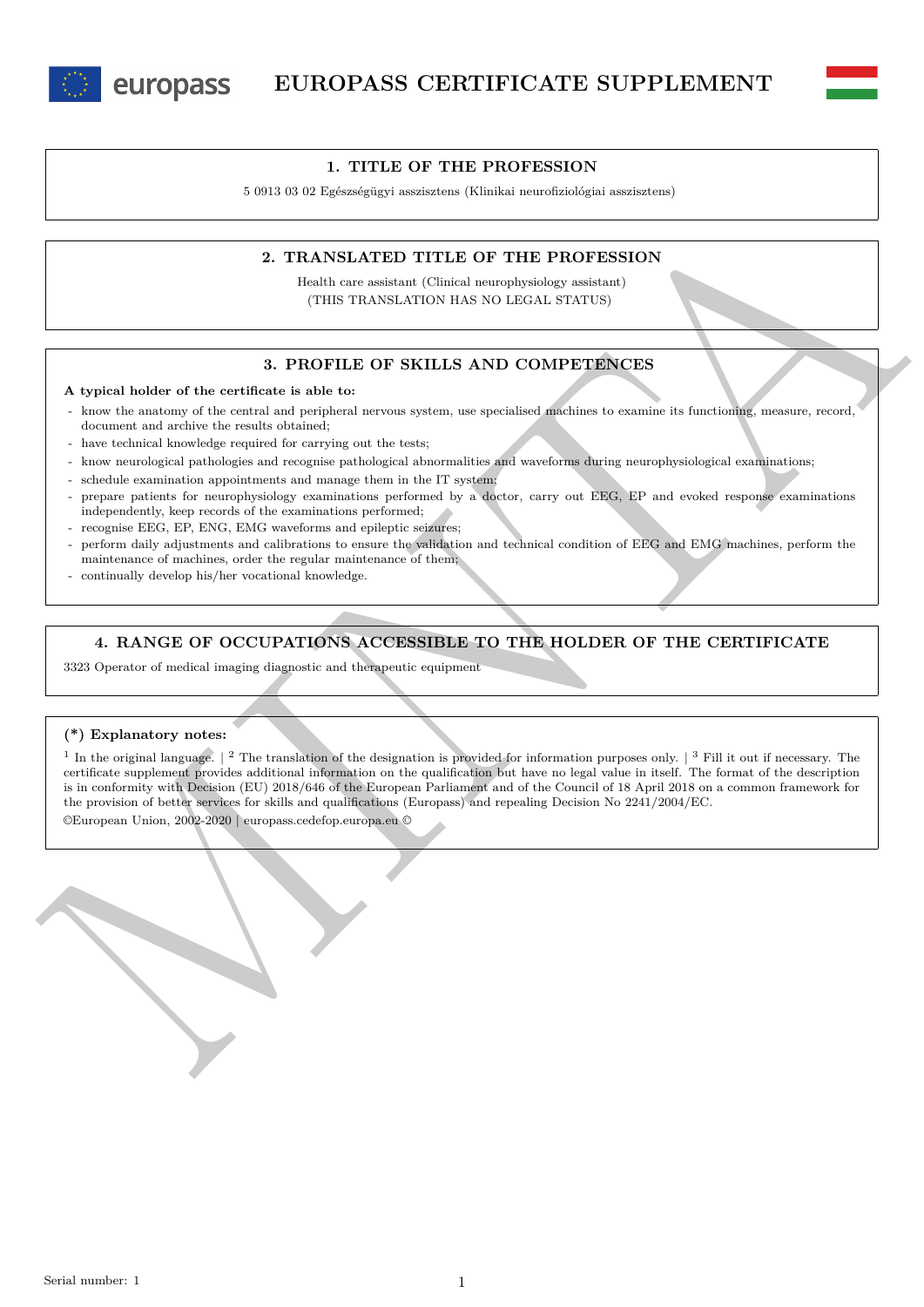| Name and status of the authority issuing the<br>certificate                                                                                                                                                                                                                                                                              | Name and status of the national/regional authority<br>providing accreditation/recognition of the certificate                                                                                                                                                                                                                                                                                                                                                                                                                                                                                                                                                                                                                                                                                                     |       |
|------------------------------------------------------------------------------------------------------------------------------------------------------------------------------------------------------------------------------------------------------------------------------------------------------------------------------------------|------------------------------------------------------------------------------------------------------------------------------------------------------------------------------------------------------------------------------------------------------------------------------------------------------------------------------------------------------------------------------------------------------------------------------------------------------------------------------------------------------------------------------------------------------------------------------------------------------------------------------------------------------------------------------------------------------------------------------------------------------------------------------------------------------------------|-------|
|                                                                                                                                                                                                                                                                                                                                          | Ministry for Innovation and Technology                                                                                                                                                                                                                                                                                                                                                                                                                                                                                                                                                                                                                                                                                                                                                                           |       |
| Level of the certificate (national or international)                                                                                                                                                                                                                                                                                     | Grading scale / Pass requirements                                                                                                                                                                                                                                                                                                                                                                                                                                                                                                                                                                                                                                                                                                                                                                                |       |
| NQF level: 5                                                                                                                                                                                                                                                                                                                             | Five -grade: 5 excellent                                                                                                                                                                                                                                                                                                                                                                                                                                                                                                                                                                                                                                                                                                                                                                                         |       |
| EQF level: 5                                                                                                                                                                                                                                                                                                                             | good<br>4                                                                                                                                                                                                                                                                                                                                                                                                                                                                                                                                                                                                                                                                                                                                                                                                        |       |
| Digital Competence Framework level: 5                                                                                                                                                                                                                                                                                                    | satisfactory<br>3<br>$\boldsymbol{2}$<br>pass                                                                                                                                                                                                                                                                                                                                                                                                                                                                                                                                                                                                                                                                                                                                                                    |       |
|                                                                                                                                                                                                                                                                                                                                          | $\mathbf{1}$<br>fail                                                                                                                                                                                                                                                                                                                                                                                                                                                                                                                                                                                                                                                                                                                                                                                             |       |
|                                                                                                                                                                                                                                                                                                                                          | The prerequisite of being eligible to sit for a sectoral basic examination<br>is the successful completion of all the required training courses, or the<br>recognised prior learning should incorporate the requirements of the<br>sectoral basic examination. The prerequisite of being eligible to sit for<br>a vocational examination is the successful completion of all the training<br>courses and the uninterrupted professional practice required. In case<br>the student is required to pass a sectoral basic examination, latter shall<br>be recognised with the following weighting:<br>The result of the basic sectoral examination will be computed into that<br>of the vocational examination with the following weighting: Sectoral<br>basic examination: $10\%$ , Vocational examination: $90\%$ |       |
| Certificate number: CXK A                                                                                                                                                                                                                                                                                                                | Designation of the theoretical and practical subjects of the<br>sectoral basic examination and the vocational examination and<br>their grades according to a five-grade scale                                                                                                                                                                                                                                                                                                                                                                                                                                                                                                                                                                                                                                    |       |
| Serial number: 123456                                                                                                                                                                                                                                                                                                                    | Sectoral basic examination : The examination was passed based on<br>recognised prior learning                                                                                                                                                                                                                                                                                                                                                                                                                                                                                                                                                                                                                                                                                                                    |       |
| Certificate issue date: 2022.05.05                                                                                                                                                                                                                                                                                                       | Vocational examination                                                                                                                                                                                                                                                                                                                                                                                                                                                                                                                                                                                                                                                                                                                                                                                           |       |
|                                                                                                                                                                                                                                                                                                                                          | central interactive                                                                                                                                                                                                                                                                                                                                                                                                                                                                                                                                                                                                                                                                                                                                                                                              |       |
|                                                                                                                                                                                                                                                                                                                                          | Basics of clinical neurophysiology, pathography and<br>examination methods                                                                                                                                                                                                                                                                                                                                                                                                                                                                                                                                                                                                                                                                                                                                       | 5     |
|                                                                                                                                                                                                                                                                                                                                          | project exercise                                                                                                                                                                                                                                                                                                                                                                                                                                                                                                                                                                                                                                                                                                                                                                                                 |       |
|                                                                                                                                                                                                                                                                                                                                          | General activities and assistant tasks performed by<br>clinical neurophysiology assistants                                                                                                                                                                                                                                                                                                                                                                                                                                                                                                                                                                                                                                                                                                                       | 5     |
|                                                                                                                                                                                                                                                                                                                                          | Result of the vocational examination in percentage                                                                                                                                                                                                                                                                                                                                                                                                                                                                                                                                                                                                                                                                                                                                                               | 100\% |
|                                                                                                                                                                                                                                                                                                                                          | Result of the vocational examination with grades                                                                                                                                                                                                                                                                                                                                                                                                                                                                                                                                                                                                                                                                                                                                                                 | 5     |
| Access to next level of education/training<br>To higher education                                                                                                                                                                                                                                                                        | <b>International agreements</b>                                                                                                                                                                                                                                                                                                                                                                                                                                                                                                                                                                                                                                                                                                                                                                                  |       |
| Other information concerning the vocational training process                                                                                                                                                                                                                                                                             |                                                                                                                                                                                                                                                                                                                                                                                                                                                                                                                                                                                                                                                                                                                                                                                                                  |       |
|                                                                                                                                                                                                                                                                                                                                          |                                                                                                                                                                                                                                                                                                                                                                                                                                                                                                                                                                                                                                                                                                                                                                                                                  |       |
| Legal basis                                                                                                                                                                                                                                                                                                                              |                                                                                                                                                                                                                                                                                                                                                                                                                                                                                                                                                                                                                                                                                                                                                                                                                  |       |
| Government Decree $12/2020$ (II. 7.) on the Implementation of the Vocational Education and Training Act,<br>Government Decree 319/2020 (VII. 1.) on the amendment of Government Decree 12/2020 (II. 7.) on the Implementation of the Vocational<br>Education and Training Act,<br>Act LXXX of 2019 on Vocational Education and Training. |                                                                                                                                                                                                                                                                                                                                                                                                                                                                                                                                                                                                                                                                                                                                                                                                                  |       |

# **Legal basis**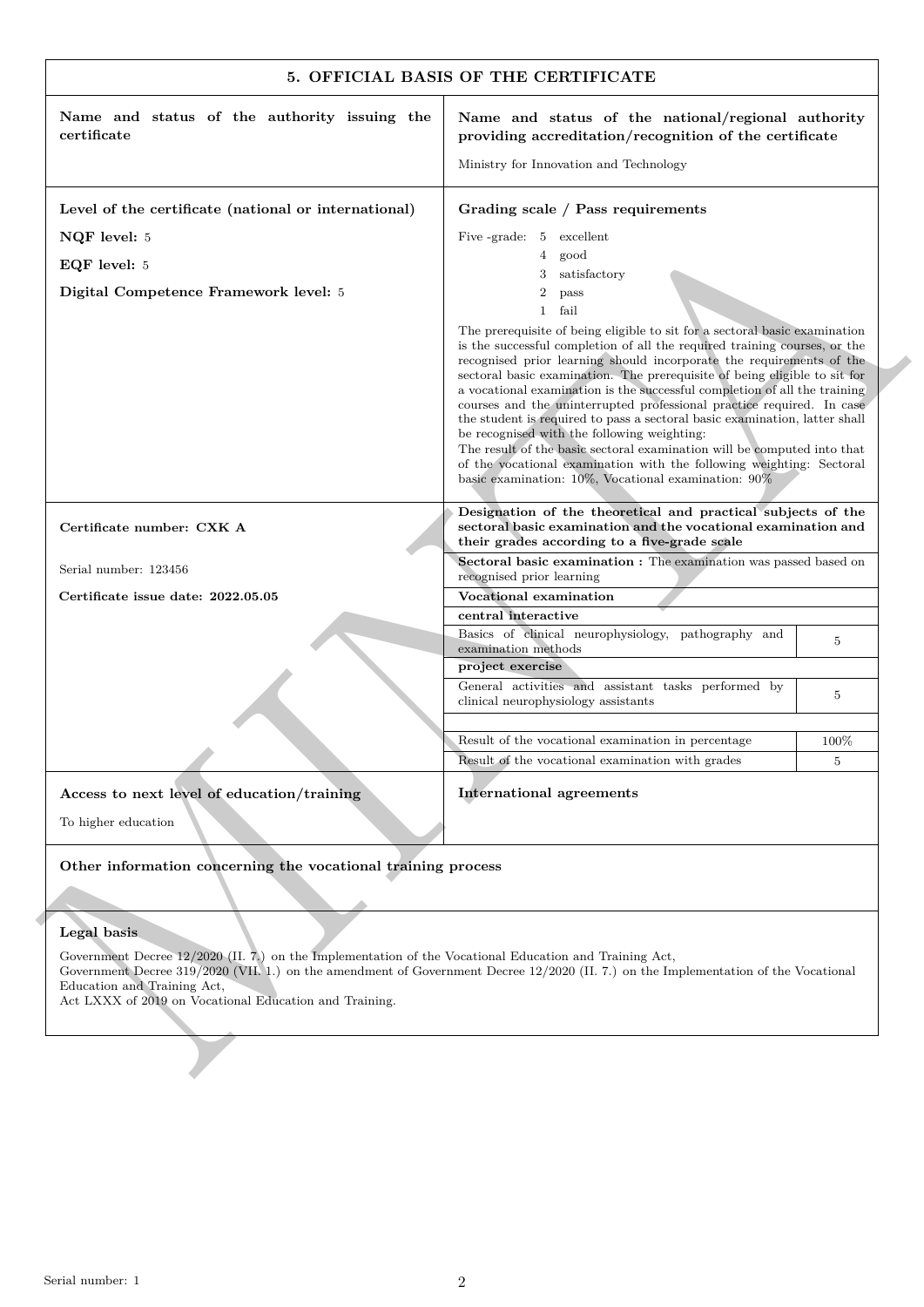# **6. OFFICIALLY RECOGNISED WAYS OF ACQUIRING THE CERTIFICATE SUPPLEMENT**

| Description of the sectoral basic training and the theoretical<br>and practical vocational training | Distribution of the total number of hours of the programme                                                                          |
|-----------------------------------------------------------------------------------------------------|-------------------------------------------------------------------------------------------------------------------------------------|
| Total duration of the education/training                                                            | 2380 hours                                                                                                                          |
|                                                                                                     |                                                                                                                                     |
| Entry requirements:                                                                                 | - For a 5-yer vocational training programme, elementary school qualification, for a 2-year vocational training programme, secondary |
| school-leaving certificate is necessary                                                             |                                                                                                                                     |
| - Occupational aptitude test is required                                                            |                                                                                                                                     |
|                                                                                                     |                                                                                                                                     |
| Further information:                                                                                |                                                                                                                                     |
| VOCATIONAL PRACTICAL SUBJECT                                                                        | <b>HOURS</b>                                                                                                                        |
| Targeted medication                                                                                 | 12 hour                                                                                                                             |
| Complex clinical simulation practice                                                                | 12 hour                                                                                                                             |
| Vital signs and injection practices                                                                 | 12 hour                                                                                                                             |
| Cell biology                                                                                        | 12 hour                                                                                                                             |
| General nursing and care                                                                            | 12 hour                                                                                                                             |
| General laboratory knowledge                                                                        | 12 hour                                                                                                                             |
| Basic rehabilitation knowledge and physiotherapy                                                    | 12 hour                                                                                                                             |
| Internal medicine and care                                                                          | 12 hour                                                                                                                             |
| Surgery and care                                                                                    | 12 hour                                                                                                                             |
| Knowledge of clinical diseases and their treatment                                                  | 12 hour                                                                                                                             |
| Clinical practice                                                                                   | 12 hour                                                                                                                             |
| Basic clinical knowledge                                                                            | 12 hour                                                                                                                             |
| Specialist functional anatomy                                                                       | 12 hour                                                                                                                             |
| Clinical pathology and neurophysiology knowledge                                                    | 12 hour                                                                                                                             |
| Instrumentation, electrics, electrical engineering basic concepts                                   | 12 hour                                                                                                                             |
| Recording technology                                                                                | 12 hour                                                                                                                             |
| Special examination methods                                                                         | 12 hour                                                                                                                             |
|                                                                                                     |                                                                                                                                     |
| VOCATIONAL THEORETICAL SUBJECT                                                                      | <b>HOURS</b>                                                                                                                        |
| Vocational knowledge<br>Vocational foreign language knowledge                                       | 12 hour                                                                                                                             |
| Basics of medical ethics and patient rights                                                         | 12 hour<br>12 hour                                                                                                                  |
| Basics of communication                                                                             | 12 hour                                                                                                                             |
| Anatomy of the human body                                                                           |                                                                                                                                     |
| Basics of first aid                                                                                 | 12 hour<br>12 hour                                                                                                                  |
| Work safety, patient safety                                                                         | 12 hour                                                                                                                             |
| Basic nursing and care                                                                              | 12 hour                                                                                                                             |
| Targeted medication                                                                                 | 12 hour                                                                                                                             |
| Basics of professional chemistry and biochemistry                                                   | 12 hour                                                                                                                             |
| Basics of professional physics and biophysics                                                       | 12 hour                                                                                                                             |
| Health informatics                                                                                  | 12 hour                                                                                                                             |
| Medical terminology                                                                                 | 12 hour                                                                                                                             |
| Basics of health law and ethics                                                                     | 12 hour                                                                                                                             |
| Cell biology                                                                                        | 12 hour                                                                                                                             |
| The human body and its functioning                                                                  | 12 hour                                                                                                                             |
| Basic hygiene measures                                                                              | 12 hour                                                                                                                             |
| General nursing and care                                                                            | 12 hour                                                                                                                             |
| Basic pharmacology knowledge                                                                        | 12 hour                                                                                                                             |
| Communication                                                                                       | 12 hour                                                                                                                             |
| General laboratory knowledge                                                                        | 12 hour                                                                                                                             |
| Basic rehabilitation knowledge and physiotherapy                                                    | 12 hour                                                                                                                             |
| Basics of sociology                                                                                 | 12 hour                                                                                                                             |
| Basics of psychology                                                                                | 12 hour                                                                                                                             |
| Public health, health promotion                                                                     | 12 hour                                                                                                                             |
| Basic pedagogical and patient education knowledge                                                   | 12 hour                                                                                                                             |
| Internal medicine and care                                                                          | 12 hour                                                                                                                             |
| Surgery and care                                                                                    | 12 hour                                                                                                                             |
| Knowledge of clinical diseases and their treatment                                                  | 12 hour                                                                                                                             |